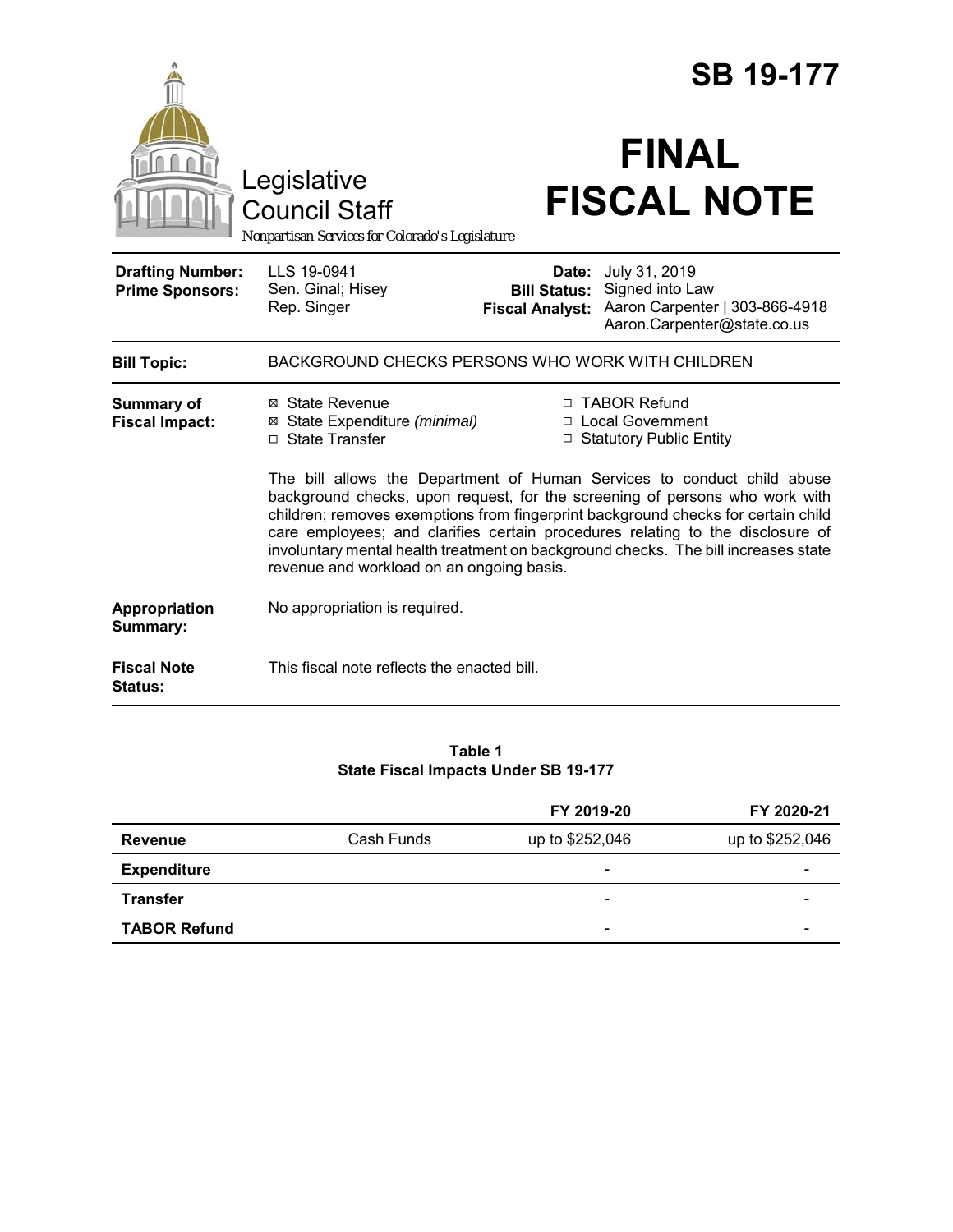July 31, 2019

## **Summary of Legislation**

This bill allows the state Department of Human Services (DHS) to conduct a background check in its child welfare tracking system (TRAILS) when requested in writing by an individual whose responsibilities include the care, treatment, supervision, or unsupervised contact with children. The bill also eliminates exemptions from fingerprint background checks for certain child care employees and requires that a check be conducted for any employee of a child care or child placement center under the age of 18; any out-of-state employee of a temporary school-age child care center; and all owners, employees, volunteers, and adults residing in a family child care home. Finally, the bill clarifies that notices filed by a professional person are treated the same as orders for involuntary mental health treatment during background checks conducted by the Colorado Bureau of Investigation (CBI).

## **Background and Assumptions**

Prior to July 2018, the Background Investigations Unit in the Office of Early Childhood in DHS provided TRAILS background checks for individuals supervising children. The Attorney General's office provided guidance that these background checks were not within authority of the DHS or county departments of human or social services.

The fiscal note assumes that DHS will receive 7,058 requests for TRAILS background checks per year, based on the number of TRAILS background checks the DHS has received but are unable to process due to recent guidance from the Attorney General. In addition, the fiscal note assumes that there will be up to 127 new criminal fingerprint background checks under the bill.

## **State Revenue**

Starting in FY 2019-20, state cash fund revenue will increase by up to \$252,046 per year from TRAILS background checks and criminal fingerprint background checks, as shown in Table 2 and described below.

**TRAILS background checks.**The bill increases state cash fund revenue from TRAILS background checks to the Records and Reports Fund in the DHS by an estimated \$247,030 per year beginning in FY 2019-20. This is based on the assumption that 7,058 background check requests will be received per year, as outlined in the Assumptions section above. This revenue is subject to TABOR.

**Fingerprint-based background checks.** The bill increases state cash fund revenue from fingerprint-based criminal history background checks to the CBI Identification Unit Cash Fund in the Department of Public Safety (DPS) by up to \$5,017 beginning in FY 2019-20. This is based on the assumption that up to 127 new criminal fingerprint background checks will be received per year, as outlined in the Assumptions section above. DPS receives \$39.50 per background check, which includes \$11.25 for a Federal Bureau of Investigation (FBI) fingerprint-based background check that is passed on to that federal agency. With the exception of the federal pass-through, this revenue is subject to TABOR.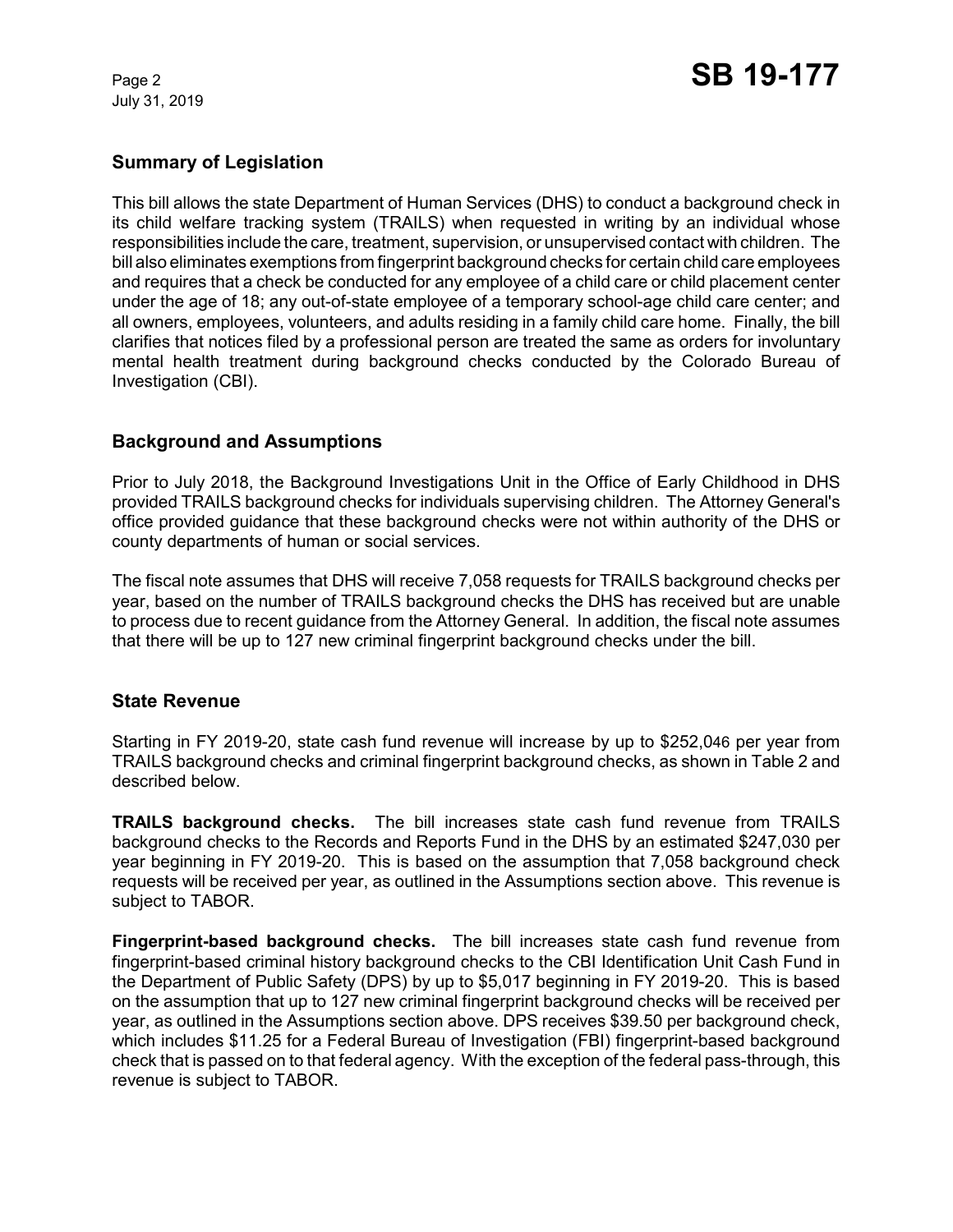**Fee impact on certain individuals working with children.** Colorado law requires legislative service agency review of measures which create or increase any fee collected by a state agency. The fee for TRAILS background checks is currently capped at \$35 in State Board of Human Services rules. Fingerprint background checks are currently assessed at \$49.50, with \$10 dollars going to a 3rd party vendor and \$39.50 going to the DPS. Table 2 identifies the annual fee impact of this bill starting in FY 2019-20.

| <b>Type of Fee</b>                  | <b>Current Fee</b>            | <b>Number Affected</b>                       | <b>Total Fee Impact</b> |
|-------------------------------------|-------------------------------|----------------------------------------------|-------------------------|
| <b>TRAILS Background Check</b>      | \$35.00                       | 7.058                                        | \$247,030               |
| <b>Fingerprint Background Check</b> | \$49.50                       | 127                                          | \$6,286                 |
|                                     |                               | <b>Total Fee Impact</b>                      | \$253,316               |
|                                     |                               | \$252,046<br><b>State Revenue</b><br>\$1,270 |                         |
|                                     | <b>Fee Retained by Vendor</b> |                                              |                         |

#### **Table 2 Background Check Fee Impact Under SB 19-177**

## **State Expenditures**

Starting in FY 2019-20, the bill will increase workloads in the DHS and DPS as described below.

**Department of Human Services.** Starting in FY 2019-20, workload to the DHS will increase to process additional TRAILS background checks. The fiscal note assumes that the DHS will complete background checks within 30 days, as was the practice prior to the issuance of the Attorney General's guidance, and that this workload can therefore can be handled within existing appropriations. If background checks are expected to be completed in less time, additional resources will be necessary. The fiscal note assumes that additional funding will be requested through the annual budget process if necessary.

**Department of Public Safety.** The bill will increase costs by \$1,429 per year beginning in FY 2019-20 for the federal pass through to the FBI for each background check. The fiscal note assumes that this cost can be borne within existing appropriations.

**Judicial Department.** Starting in FY 2019-20, workload to the judicial Department's IT division may increase to update data tables to align with the requirements related to disclosing professional notices involuntary mental health treatment for criminal background checks. The fiscal note assumes that the increase in workload can be handled within existing appropriations.

## **Effective Date**

This bill was signed into law by the Governor on May 29, 2019, and takes effect August 2, 2019, assuming no referendum petition is filed.